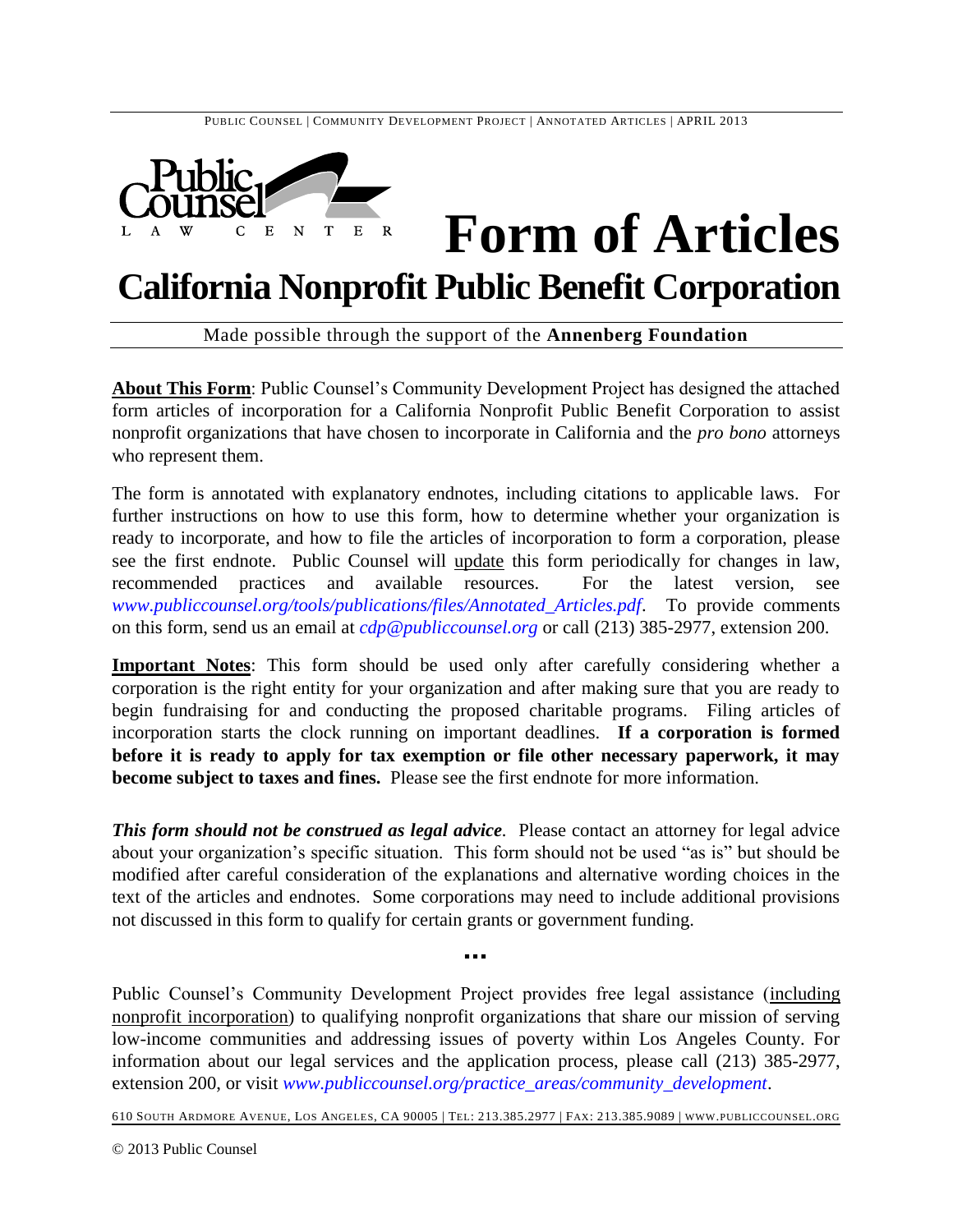## FORM OF ARTICLES OF INCORPORATION CALIFORNIA NONPROFIT PUBLIC BENEFIT CORPORATION

#### **ARTICLES OF I[NCORPORATION](#page-3-0)**<sup>1</sup>

#### **Article I**

<span id="page-1-1"></span><span id="page-1-0"></span>The [name of this corporation](#page-3-1) is **[Name of Corporation]** ("Corporation").<sup>2</sup>

#### <span id="page-1-5"></span><span id="page-1-3"></span>**Article II**

- <span id="page-1-4"></span><span id="page-1-2"></span>A. This Corporation is a nonprofit public benefit corporation and is not organized for the private gain of any person. It is [organized under the Nonprofit Public Benefit Corporation Law](#page-4-0) for **[choose one: [charitable] OR [public] OR [charitable and public]]** purposes. 3 *The [specific purpose](#page-4-1) of this Corporation is to [insert specific purpose].* 4
- <span id="page-1-6"></span>B. This Corporation is [organized and operated exclusively](#page-5-0) for **[insert one or more exempt purposes (e.g., charitable, educational, etc.)**] purposes within the meaning of Section  $501(c)(3)$  of the Internal Revenue Code of 1986, as amended (the "Code").<sup>5</sup>

#### <span id="page-1-11"></span><span id="page-1-7"></span>**Article III**

The name and address in the State of California of this Corporation's [initial agent for service of process](#page-6-0) is **[name and street address]**. 6

#### <span id="page-1-8"></span>**Article IV**

The [initial street and mailing address](#page-6-1) of this Corporation is **[address]**. 7

*[Alternative: The initial street address of this Corporation is [street address]. The initial mailing address of this Corporation is [mailing address].]*

#### <span id="page-1-9"></span>*Article V*

*This Corporation shall have no [members.](#page-6-2)* 8

#### **Article VI**

<span id="page-1-10"></span>A. No substantial part of the activities of this Corporation shall consist of carrying on propaganda, or otherwise attempting to influence legislation, and this Corporation shall not participate in or intervene in any [political campaign](#page-7-0) (including the publishing or distribution of statements) on behalf of, or in opposition to, any candidate for public office.<sup>9</sup>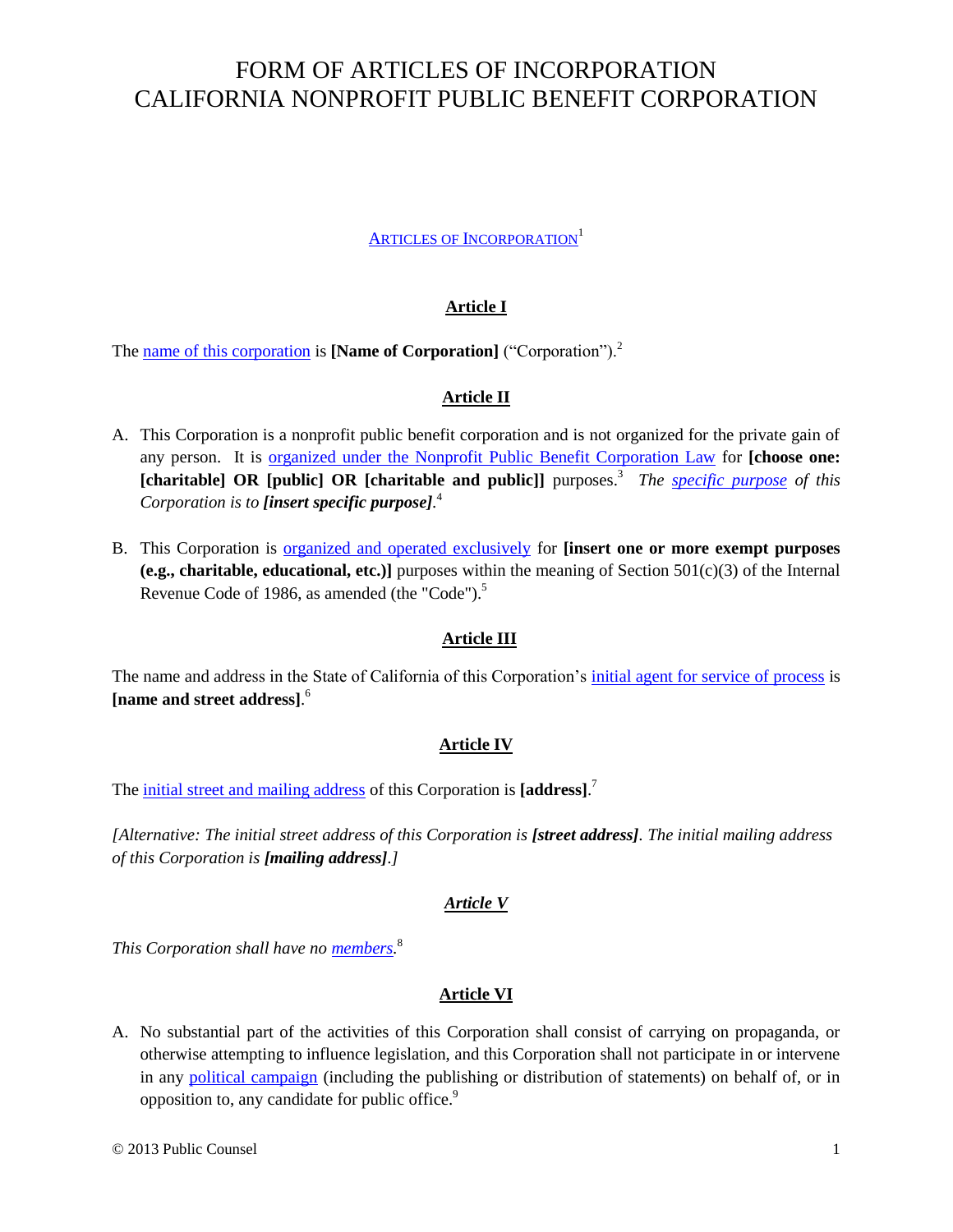## FORM OF ARTICLES OF INCORPORATION CALIFORNIA NONPROFIT PUBLIC BENEFIT CORPORATION

- <span id="page-2-0"></span>B. Notwithstanding any other provision of these articles of incorporation, this [Corporation shall not](#page-7-1)  carry on [any activities not permitted](#page-7-1) to be carried on (i) by a corporation exempt from federal income tax under Section  $501(c)(3)$  of the Code or (ii) by a corporation, contributions to which are deductible under Section  $170(c)(2)$  of the Code.<sup>10</sup>
- <span id="page-2-1"></span>*C. Notwithstanding any other provision of these articles of incorporation or other governing instrument of this Corporation, during such period or periods, of time, if any, as this Corporation is treated as a ["private foundation"](#page-7-2) pursuant to Section 509 of the Code: (i) the Corporation's income must be distributed at such time and in such manner so as not to subject this Corporation to tax under Section 4942 of the Code and (ii) this Corporation is prohibited from (a) engaging in any act of self-dealing (as defined in Section 4941(d) of the Code); (b) retaining any excess business holdings (as defined in Section 4943(c) of the Code) which would subject this Corporation to tax under Section 4943 of the Code; (c) making any investments in such manner so as to subject this Corporation to tax under Section 4944 of the Code; and (d) making any taxable expenditures (as defined in Section 4945(d) of the Code*).<sup>11</sup>

#### <span id="page-2-2"></span>**Article VII**

- A. The property of this Corporation is [irrevocably dedicated](#page-7-3) to **[insert one or more §501(c)(3) exempt purposes (e.g., charitable, educational, etc.)]** purposes. No part of the net income or assets of this Corporation shall ever inure to the benefit of any of its directors or officers, or to the benefit of any private person, except that this Corporation is authorized and empowered to pay reasonable compensation for services rendered and to make payments and distributions in furtherance of the purposes set forth in Article II hereof.<sup>12</sup>
- <span id="page-2-3"></span>B. Upon the [dissolution or winding up](#page-8-0) of this Corporation, its assets remaining after payment, or provision for payment, of all debts and liabilities of this Corporation shall be distributed to a nonprofit fund, foundation, or corporation which is organized and operated exclusively for **[insert one or more §501(c)(3) exempt purposes (e.g., charitable, educational, etc.)]** purposes and which has established its tax exempt status under Section  $501(c)(3)$  of the Code.<sup>13</sup>

<span id="page-2-4"></span>[Date:](#page-9-0)  $[Date]^{14}$ 

<span id="page-2-8"></span><span id="page-2-5"></span>[Signature] **[Typed Name]**, **[\[choose one: \[Incorporator\] OR \[Director\]\]](#page-9-1)**<sup>15</sup>

<span id="page-2-7"></span><span id="page-2-6"></span>*[NOTE: Insert additional signature blocks as needed. Insert acknowledgment and additional set of signature blocks only i[f Directors are named](#page-10-0) in the articles.<sup>16</sup>]*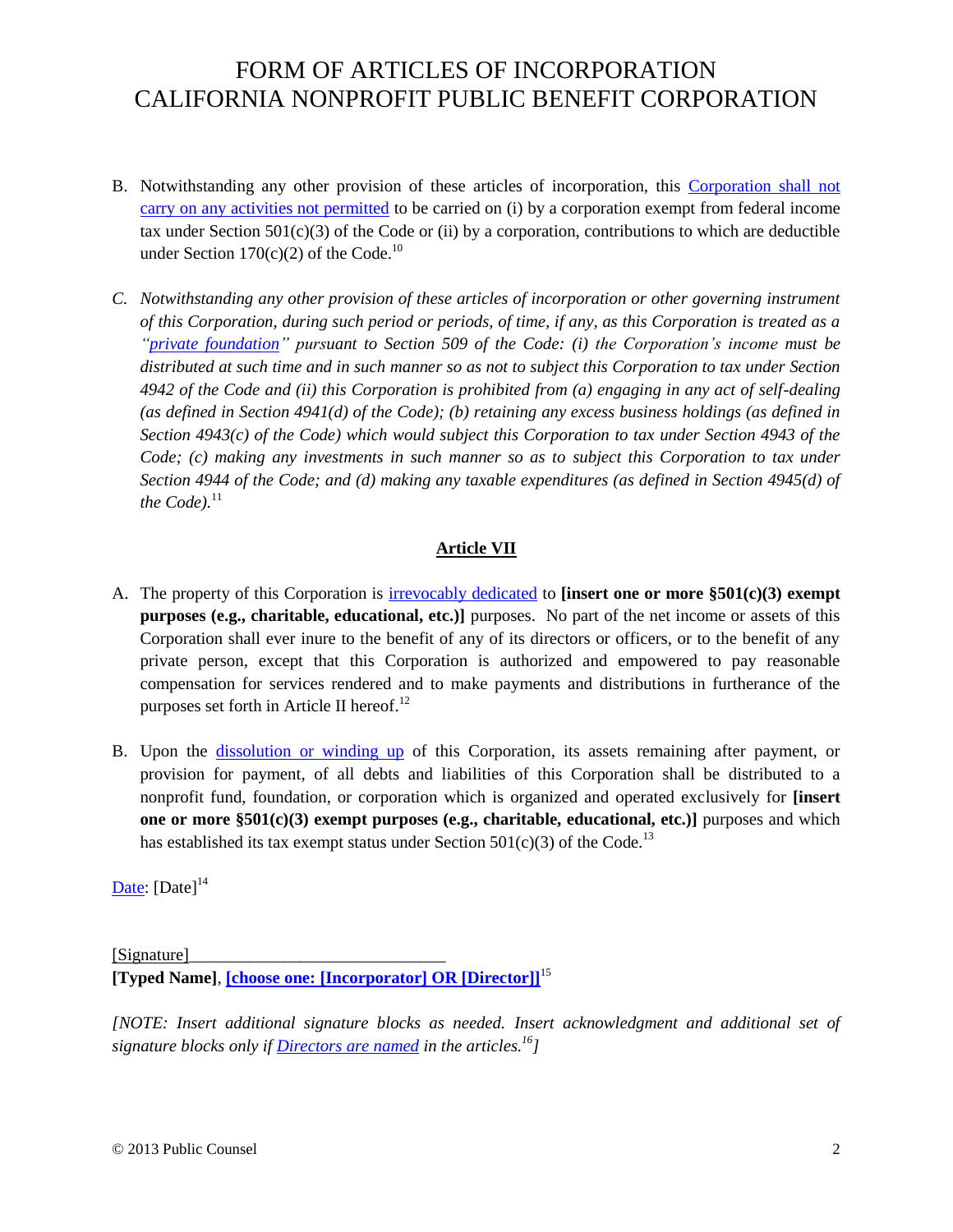The endnotes discuss relevant provisions of the California Nonprofit Corporation Law (California Corporations Code sections 5000 *et seq.,* referred to in these endnotes as the "law") and provisions of the Internal Revenue Code of 1986, as amended (U.S. Code Title 26, referred to in these endnotes as the "Code"), in effect as of April 2013**.**

*Important Note: Incorporation is not the first step in planning a new nonprofit program!* Although this form is designed to meet the legal requirements to form a corporation that qualifies to apply for tax exemption under section 501(c)(3) of the Code and section 23701d of the California Revenue and Taxation Code, **Public Counsel's Community Development Project cautions all users of this form that many planning steps to start a new nonprofit organization must precede filing of the articles**. This form should be used only after carefully considering whether a corporation is the right entity for your organization and after making sure that you are ready to begin fundraising for and conducting the proposed charitable programs. Before forming a corporation, for example, anyone interested in starting a new tax exempt nonprofit organization should have a detailed description of the programs the new corporation will conduct, and a detailed budget including a specific understanding of what funds are available to support the proposed programs and thorough research about the costs that will be involved in conducting the proposed programs. For further reading on this topic, see "Get Ready, Get Set" a publication of the Center for Nonprofit Management, at *[www.cnmsocal.org/images/downloads/startinganonprofit\\_getreadygetset.pdf](http://www.cnmsocal.org/images/downloads/startinganonprofit_getreadygetset.pdf)*. **Filing the articles starts the clock running on important deadlines! If a corporation is formed before it is ready to apply for tax exemption or file other necessary paperwork and too much time elapses, it may become subject to taxes and fines.**

**Filing The Articles:** A corporation is legally formed when the California Secretary of State accepts the articles for filing. After completing this form as appropriate for the corporation's proposed activities, the user should be sure to remove all endnotes, brackets and italicization before filing. For instructions on filing the articles, see *[www.publiccounsel.org/cdp/npincorp\\_steps.pdf](http://www.publiccounsel.org/cdp/npincorp_steps.pdf)* and *[www.sos.ca.gov/business/corp/pdf/articles/arts-pb.pdf](http://www.sos.ca.gov/business/corp/pdf/articles/arts-pb.pdf)*. Once the corporation receives a file-stamped copy of its articles back from the Secretary of State, the corporation should keep this document in its permanent files. **Organizations incorporating outside of California should not use this form, and should consult the laws of the relevant state, as requirements often vary.**

<span id="page-3-1"></span>[«](#page-1-1) <sup>2</sup> **REQUIRED.** The law requires the name of the corporation to be included in the articles. *[Cal. Corp. Code § 5130(a)]* California allows but does not require a nonprofit corporation to include the word "Corporation," "Incorporated," "Corp." or "Inc." in its name. The name inserted in Article I, including any punctuation or abbreviations, will be the legal name of the corporation, and should be used exactly as written here in all future government filings.

The name of a California corporation must adhere to the following guidelines in order to be approved by the Secretary of State. First, the name may not contain the words "bank," "trust," "trustee," or related words without the approval of the Commissioner of Financial Institutions. *[Cal. Corp. Code § 5122(a)]* Second, the name may not contain the word "cooperative" or any abbreviation of it unless an exception applies. *[Cal. Corp. Code § 12311(b)]* Finally, the Secretary of State will not accept a name that "is likely to mislead the public" or that is the same as, or "resembles so closely as to tend to deceive" either (i) a name that is already reserved with the Secretary of State or

<span id="page-3-0"></span> $\overline{\phantom{a}}$ 

<sup>&</sup>lt;sup>1</sup> How To Use This Form: For each section of the articles, the endnote indicates whether the provision is required to be included in the articles or is optional, and discusses the applicable law. Some of the form provisions contain **bold bracketed text** that indicates where the user is required to insert language (explained in the endnotes) to replace the bracketed terms. Other provisions contain *italicized text* that shows alternatives that may or may not be required, based on a nonprofit organization's expected purposes and activities. In such cases, the notes explain under what circumstances an organization would choose to include the italicized language.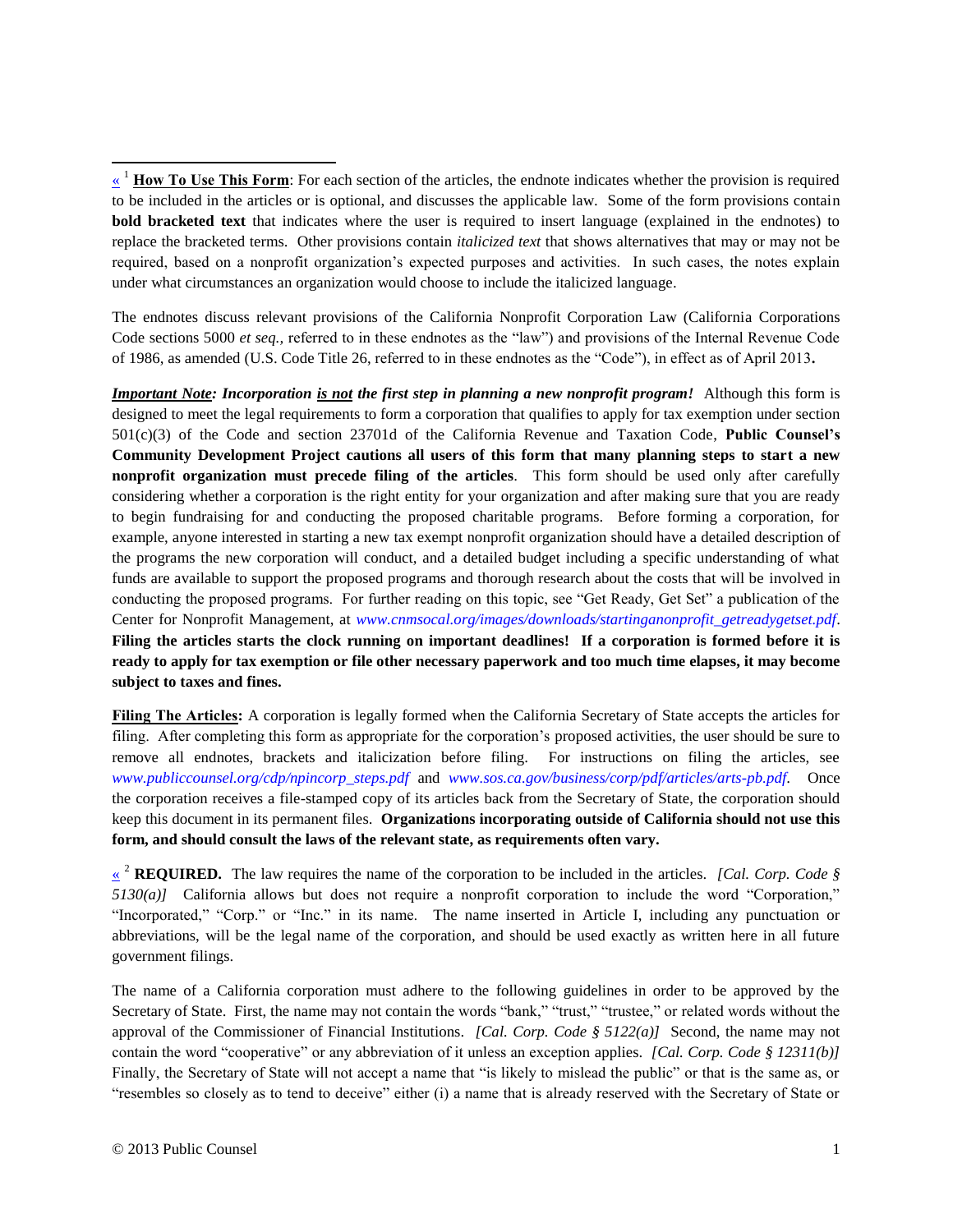(ii) the name of a domestic corporation or foreign corporation qualified or registered in California, unless the existing corporation or the holder of the name reservation consents. *[Cal. Corp. Code § 5122(b)]* Federal law also imposes restrictions on the use of the words "Olympic" and "Olympiad," *[36 U.S.C. § 220506]* and on certain terms associated with the federal government and its activities *[18 U.S.C. §§ 709, 711-711a, 712]*.

When determining name availability, the California Secretary of State only checks the proposed name against names of like entities registered with it (e.g., a proposed nonprofit corporation name is checked for availability only against other nonprofit and for profit corporation names). Even if the desired name is available, the name may already be in use by another type of entity (e.g., an LLC) or contain a word or phrase that is protected by federal or state trademark or service mark registration or a fictitious business name filing. Therefore, it is a best practice to check the desired name against these sources before filing the articles and committing substantial efforts to developing public recognition of the name. For additional guidelines and general name availability information, see *[www.sos.ca.gov/business/be/forms/name-guidelines-restrictions.pdf](http://www.sos.ca.gov/business/be/forms/name-guidelines-restrictions.pdf)* and *[www.sos.ca.gov/business/be/name](http://www.sos.ca.gov/business/be/name-availability.htm)[availability.htm](http://www.sos.ca.gov/business/be/name-availability.htm)*.

If the corporation wishes to change its legal name in the future, it may do so by amending its articles and filing the amendment with the Secretary of State. See *[www.sos.ca.gov/business/corp/pdf/amendments/corp-amdtnp.pdf](http://www.sos.ca.gov/business/corp/pdf/amendments/corp-amdtnp.pdf)* for a sample certificate of amendment.

<span id="page-4-0"></span><sup>3</sup> **REQUIRED.** The law requires that this **exact** statement (the first two sentences of Article II.A) be included in the articles. At the end of the second sentence, the articles **must state one** of the following three bracketed options *[public] OR [charitable] OR [public and charitable]*. *[Cal. Corp. Code § 5130(b)]* See Note [4](#page-1-3) for additional language that is required if you select one of the alternatives that includes "public" purposes. The law does not define the terms "charitable" or "public." However, it is clear that the term "charitable" is broad and encompasses more than the relief of the poor.

**Recommended Practice**: Corporations seeking to qualify for state tax exemption usually organize for one of the specified exempt purposes under section  $501(c)(3)$  of the Code (e.g., charitable, scientific, literary, educational, etc.). All of these section 501(c)(3) purposes are considered "charitable" purposes under the law (i.e., for purposes of Article II.A). **As a result, it would generally not be necessary to include the designation "public" purposes in the articles of a corporation that expects to qualify as tax exempt under section 501(c)(3) of the Code.** The Secretary of State has indicated that a public benefit nonprofit corporation might be organized for "public" purposes if it is being organized for purposes other than those that qualify for exemption under section  $501(c)(3)$  of the Code, such as, for example, a social welfare organization or a civic league that qualifies under section 23701(f) of the California Revenue and Taxation Code and section 501(c)(4) of the Code.

Note that the designation as "public," "charitable," or "public and charitable" required by California corporate law to be inserted in this provision may, but need not, exactly match the federal tax law 501(c)(3) purposes required to be inserted in Article II.B. Thus, a school or educational facility could state it is a public benefit corporation organized for "charitable" purposes in Article II.A. However, its section 501(c)(3) purposes in Article II.B could be "educational" or "charitable and educational," depending on the type of school.

<span id="page-4-1"></span> $\leq$ <sup>4</sup> **REQUIRED** if "public" purposes. If the second sentence of Article II.A states that the corporation's general purposes include "public" purposes or "public and charitable" purposes, then the articles must include a further description of the corporation's purposes. The description should be clear enough so the reader understands what the corporation's specific public purposes are. See Note [3](#page-1-5) for an explanation of public vs. charitable purposes. A corporation with solely charitable purposes is not required to (but may) include in its articles a further statement limiting the purposes of the corporation. *[Cal. Corp. Code § 5130(b)]* Note, however, that the Secretary of State and the Franchise Tax Board both suggest including a statement describing the specific purpose of the corporation

 $\overline{\phantom{a}}$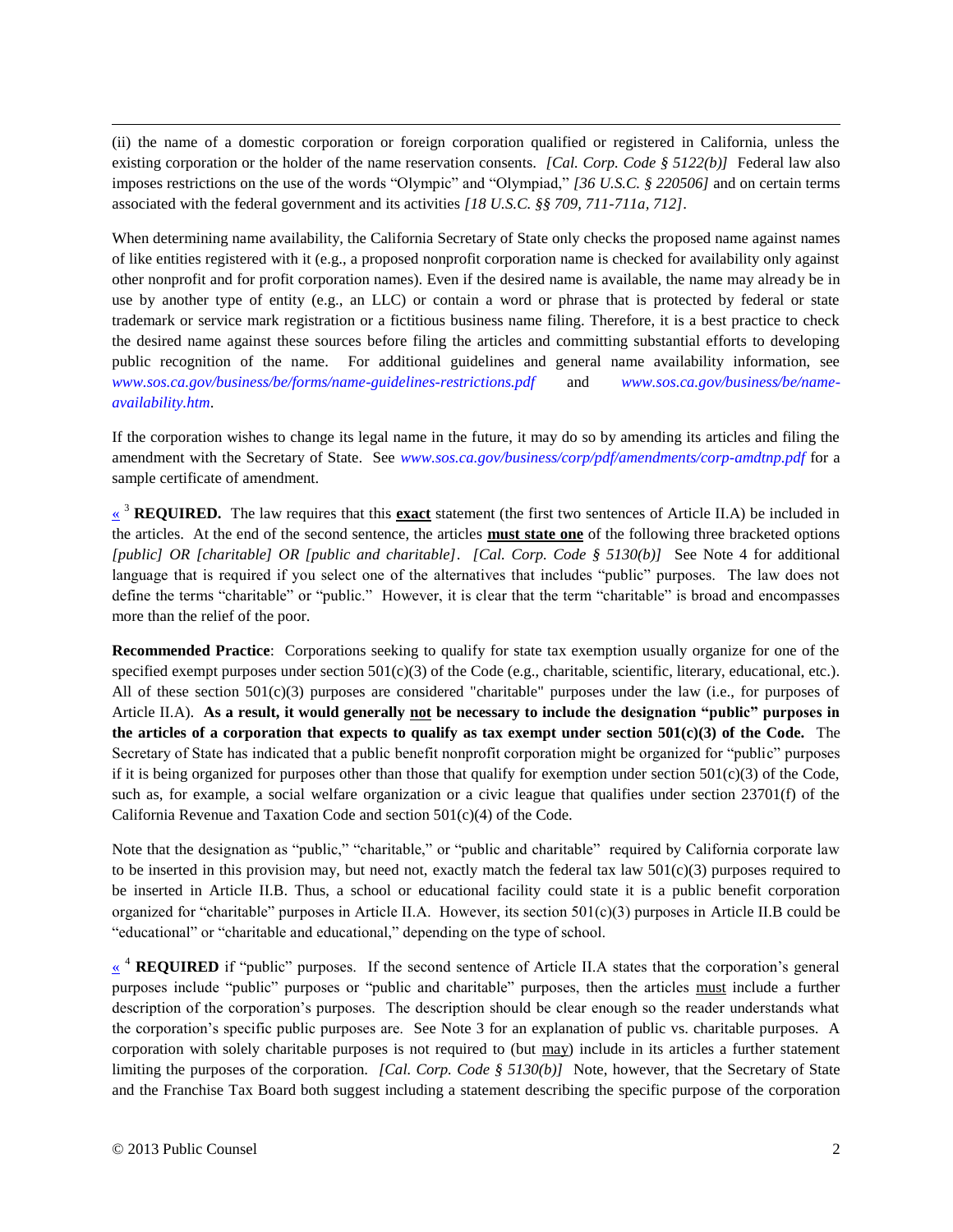$\overline{\phantom{a}}$ even when the articles state that the corporation is formed solely for charitable purposes. See Recommended Practice below.

Limitations on the purposes of the corporation may be included in either its articles or bylaws. *[Cal. Corp. Code §§ 5131, 5151(c)]* If there is a conflict between the articles and bylaws, however, the articles control. Thus, if the purposes and limitations in the articles are more restrictive than the ones stated in the bylaws, the language in Article II will define what activities the corporation may conduct.

**Recommended Practice**: The Secretary of State and the Franchise Tax Board both suggest including a statement describing the specific purpose even if it is not required (i.e., when the articles state the corporation is formed solely for charitable purposes).

It is advisable to state any specific purpose in broad and flexible terms since needs and objectives change over time and it may not be easy to eliminate a limitation once imposed even if its underlying reason no longer applies. If a specific purpose is described in the articles, the corporation may later change that purpose by amending its articles. However, any such amendment of articles of a nonprofit public benefit corporation will require notice to the Attorney General. If the corporation has assets at the time of the change of purpose, the Attorney General may require that the corporation use those existing assets only to serve its original purpose. If the founders want to ensure that the corporation's activities are limited to those purposes that they originally envisioned, and that the corporation's assets will be used only for those purposes, then specific limitations coupled with a clear statement of specific purposes would be appropriate. However, the founders should plan carefully to include some flexibility. By establishing specific limitations, the corporation permanently dedicates its assets to the limited stated purposes, so that even if the corporation's purposes change in the future, some of its assets may not be available for use in its new activities.

#### Sample Language Providing Flexibility

Sample 1: *"The specific purpose of this Corporation is primarily to [purpose]. Additionally, this Corporation may engage in any activities that are reasonably related to or in furtherance of its stated charitable purposes, or in any other charitable activities."*

<span id="page-5-0"></span>Sample 2: *"The specific purpose of this Corporation is primarily to [purpose], and to carry on other charitable activities associated with this purpose as allowed by law."*

<sup>5</sup> **REQUIRED** for federal income tax exemption. This language must be included in the articles if the corporation seeks to qualify for federal income tax exemption under section  $501(c)(3)$  of the Code. It is also necessary for state income tax exemption. *[Cal. Rev. & Tax. Code § 23701d]* **The corporation must include in place of the bracketed language at least one qualified "exempt purpose" within the meaning of section 501(c)(3) of the Code.** The qualified exempt purposes set forth in section  $501(c)(3)$  of the Code are (i) charitable, (ii) religious, (iii) educational, (iv) scientific, (v) literary, (vi) testing for public safety, (vii) fostering national or international amateur sports competition, and (viii) preventing cruelty to children or animals. These are the same qualified exempt purposes set forth in section 23701(d) of the California Revenue and Taxation Code.

Most nonprofit public benefit corporations using this form will be organized and operated for purposes that meet the definition of "charitable" in the Code. The term "charitable" as defined in the Code is used in a broad sense and includes more than relief of the poor. For example, the IRS views all of the following activities as charitable: (i) relief of the poor, the distressed, or the underprivileged; (ii) advancement of religion; (iii) advancement of education or science; (iv) erection or maintenance of public buildings, monuments, or works; (v) lessening the burdens of government; (vi) lessening neighborhood tensions; (vii) elimination of prejudice and discrimination; (viii) defense of human and civil rights secured by law; and (ix) combating community deterioration and juvenile delinquency. If the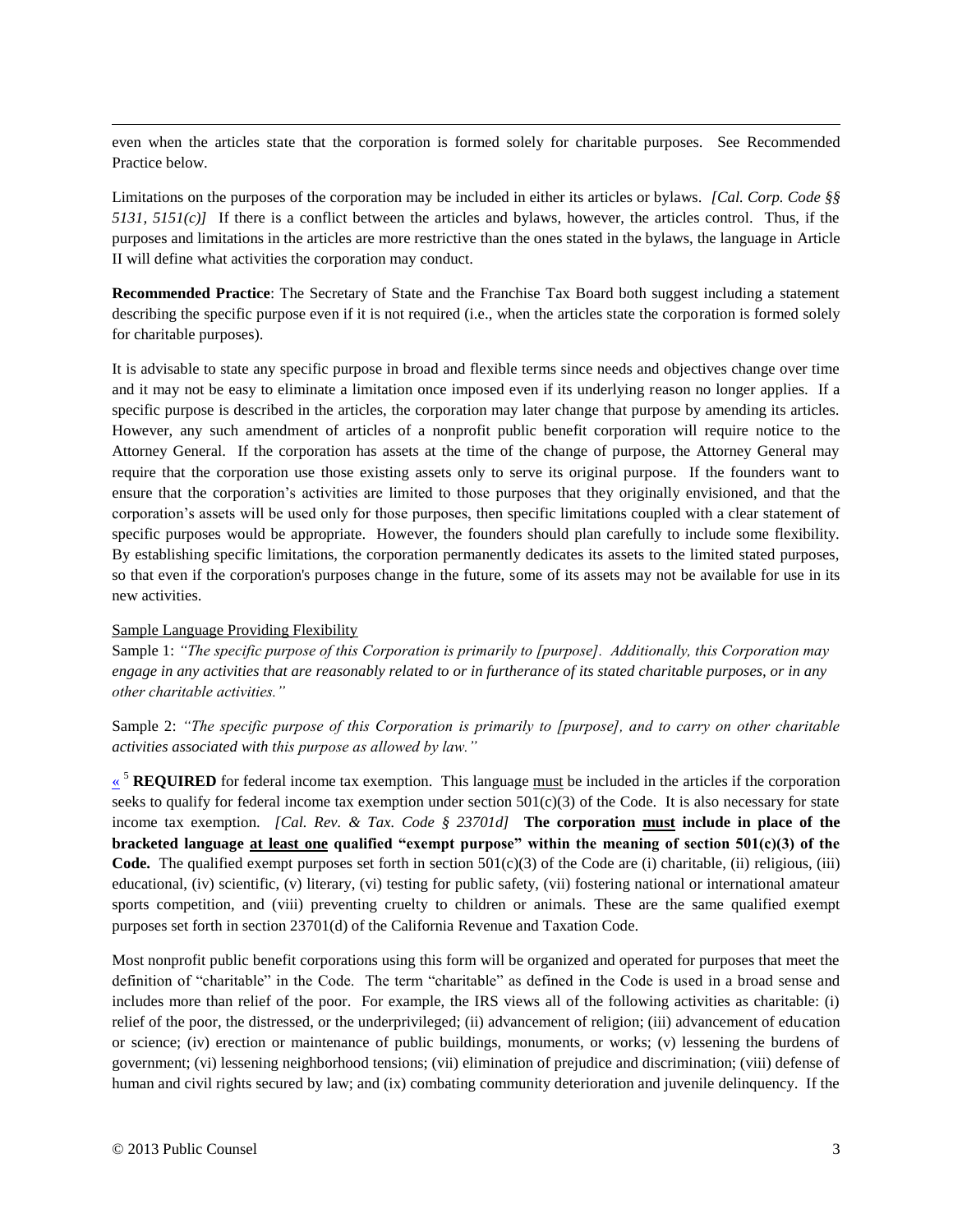$\overline{\phantom{a}}$ corporation's purpose falls into any of these categories, it should list "charitable" as its purpose (or one of its purposes) in this provision.

Some nonprofit public benefit corporations using this form will be organized and operated for purposes that meet the definition of "educational" in the Code. Under the Code, the term "educational" is broad and includes instruction benefitting individuals and the community. For example, the following activities are considered educational: (i) publishing educational newsletters, books and other materials; (ii) conducting public discussion groups, workshops and lectures; (iii) operating a museum, zoo, orchestra, or performance group; (iv) operating a private school; and (v) providing child care (under certain conditions).

The articles often state one or more of these general categories rather than going into more specific detail (e.g., "The Corporation is organized and operated exclusively for charitable and educational purposes"). If the corporation cannot determine into which category or categories its purposes fall, it may instead describe a more specific purpose such as, for example, "relief of the elderly within the meaning of section  $501(c)(3)$  of the Code," "relief of the poor," or any other statement that describes the corporation's proposed activities. See *[www.irs.gov/pub/irs](http://www.irs.gov/pub/irs-tege/eotopicd04.pdf)[tege/eotopicd04.pdf](http://www.irs.gov/pub/irs-tege/eotopicd04.pdf)* for examples of qualifying and non-qualifying purposes. Note, however, that the description should not be very narrow, because a narrow definition will limit the scope of the corporation's future activities. For a discussion on whether to limit the purposes of the corporation in the articles, see Note [4.](#page-1-3)

<span id="page-6-0"></span><sup>6</sup> **REQUIRED**. The law requires that the articles include the name and California street address (a P.O. Box address is not acceptable) of the corporation's initial agent for service of process. *[Cal. Corp. Code §§ 5130(c), 6210(b)]* The designated agent must agree to accept service of process on behalf of the corporation before being named in the articles. A corporation cannot designate itself as its own agent for service of process.

An agent is a person who resides in California and is designated by the corporation to accept service of legal process if the corporation is sued. Note that no liability attaches to the agent for merely being an agent. The corporation may change its agent for service of process at any time, by filing a new Form SI-100 completed in its entirety with the Secretary of State. See *[www.sos.ca.gov/business/corp/pdf/so/corp\\_so100.pdf](http://www.sos.ca.gov/business/corp/pdf/so/corp_so100.pdf)*.

**Recommended Practice**: Although there are companies registered to serve this function for a fee, startup community-based nonprofits generally cannot afford to pay a company and instead choose an individual. The individual chosen is usually the incorporator, or a director or officer, but can also be any other person, whether or not affiliated with the corporation. The corporation should choose an agent who will stay in close contact with the board to ensure that he or she immediately forwards any information received. If the corporation is sued, it must promptly seek legal counsel and keep close track of the deadlines for any response.

<span id="page-6-1"></span> $\mathbf{K}^7$  **REQUIRED.** Starting January 1, 2013, the law requires that the articles include the street address of the corporation. *[Cal. Corp. Code § 5130(d)]* The articles must also include the mailing address of the corporation, but only if it is different from the street address. *[Cal. Corp. Code § 5130(e)]* If no separate mailing address is stated, the Secretary of State will assume the corporation's street address is also the mailing address**.** The name of the city indicated in the street or mailing address should not be abbreviated. The corporation may change its street and mailing address on file at any time by filing a new Form SI-100 completed in its entirety with the Secretary of State. See *[www.sos.ca.gov/business/corp/pdf/so/corp\\_so100.pdf](file:///C:/Users/sstegemoeller/AppData/Local/Microsoft/Windows/Temporary%20Internet%20Files/Content.Outlook/P2LKD4L9/www.sos.ca.gov/business/corp/pdf/so/corp_so100.pdf)*.

<span id="page-6-2"></span>[«](#page-1-9) <sup>8</sup> **OPTIONAL**. The law permits the corporation to include optional provisions in the articles. *[See Section 5130 of the law for provisions that must be set forth in the articles and Sections 5131, 5132, 5151, 5310, 5513, 5812, 5911 and 6510 of the law for optional provisions]* In the absence of any provision in its articles or bylaws providing for members, a corporation has no legal members (members that have the right to vote on major corporate transactions and to elect the board of directors). *[Cal. Corp. Code § 5310(a)]* This optional form provision, if added, simply makes it clear that the corporation has no legal members. Even if the corporation has no legal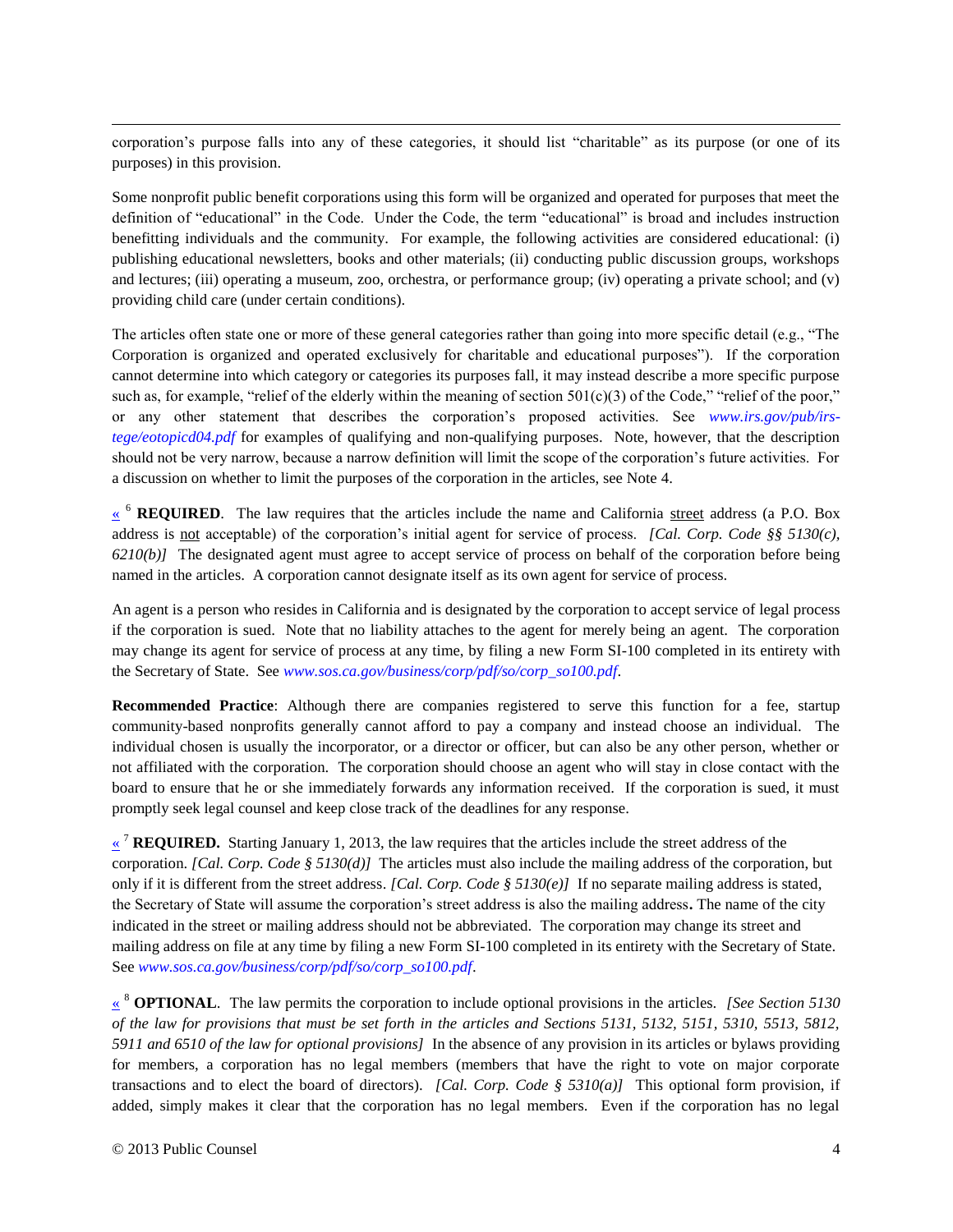$\overline{\phantom{a}}$ members, it may still have a group of people it designates as "members" for fundraising purposes, but this group of people will not have the right to vote on corporate matters.

<span id="page-7-0"></span>**Recommended Practice**: The statement that the corporation shall have no members should be included in the articles and/or bylaws to avoid any potential confusion.

<sup>9</sup> **REQUIRED** for federal income tax exemption. This language must be included in the articles if the corporation seeks to qualify for federal tax-exempt status under section  $501(c)(3)$  of the Code. It is also necessary for state income tax exemption. *[Cal. Rev. & Tax. Code § 23701d]* Note that the prohibition on participation in candidate election activities is absolute, but the limitation on lobbying only prohibits the corporation from doing a substantial amount of lobbying. Corporations that expect to do any lobbying should discuss with counsel whether to make the election permitted by section 501(h) of the Code, which permits lobbying that does not exceed certain expenditure ceilings.

<span id="page-7-1"></span><sup>10</sup> **REQUIRED** for federal tax exemption. This language limiting the corporation's activities must be included in the articles if the corporation seeks to qualify for federal tax-exempt status under section  $501(c)(3)$  of the Code. See IRS Publication 557 for more information. *[IRS Publication 557 (Rev. June 2008), p. 69)]*

<span id="page-7-2"></span>[«](#page-2-1)<sup>11</sup> **OPTIONAL**, but will apply even if not included. The italicized language set forth in Article VI.C relates to tax rules that apply to  $501(c)(3)$  corporations that are classified as "private foundations," rather than "public charities." Although most corporations using this form will intend to be classified as "public charities," there is always a risk that a public charity may be reclassified as a private foundation if it does not generate enough broad public support. **As a result, all users of this form should review the following discussion of Article VI.C.** See below for a further description of public charities and private foundations.

Every private foundation must include this italicized language in its articles, unless state law requires these rules to apply to the corporation without such language appearing in its articles. *[Code § 508(e); Treas. Reg. § 1.508-3(c)]* California law provides that these private foundation tax rules apply to a nonprofit public benefit corporation during any period(s) that the corporation is deemed to be a private foundation, regardless of what is in the corporation's articles. *[Cal. Corp. Code §5260]* Therefore, a California nonprofit public benefit corporation is not required to include this private foundation language in the articles, but the rules will apply if the corporation is ever deemed to be a private foundation. For this reason, a corporation may want to include this optional private foundation language in its articles or bylaws to remind its directors and officers of their increased responsibilities during any periods when the corporation is a private foundation. If the corporation is ever notified that it has been reclassified as a private foundation, the corporation should consult counsel about what these laws require and how to request reclassification as a public charity.

#### Public Charity vs. Private Foundation

All organizations that are tax exempt under Code section  $501(c)(3)$  are classified as either "private foundations" or "public charities", depending on where their revenues generally come from. A private foundation generally receives most of its revenue from one or a few private individuals or companies. A public charity generally receives support from the broad general public, the government and other public charities. Corporations using this form will generally apply to be recognized as a publicly supported charity, and will generally not intend to be treated by the IRS as a private foundation. However, a corporation may lose its public charity status and instead be deemed a private foundation if, for example, the corporation cannot prove that it has received general public support during the first 5 years of its existence. Visit the IRS website for more information on the requirements imposed on private foundations (*[www.irs.gov/charities/foundations/index.html](http://www.irs.gov/charities/foundations/index.html)*).

<span id="page-7-3"></span> $\frac{1}{2}$  **REQUIRED** for state income tax and property tax exemption.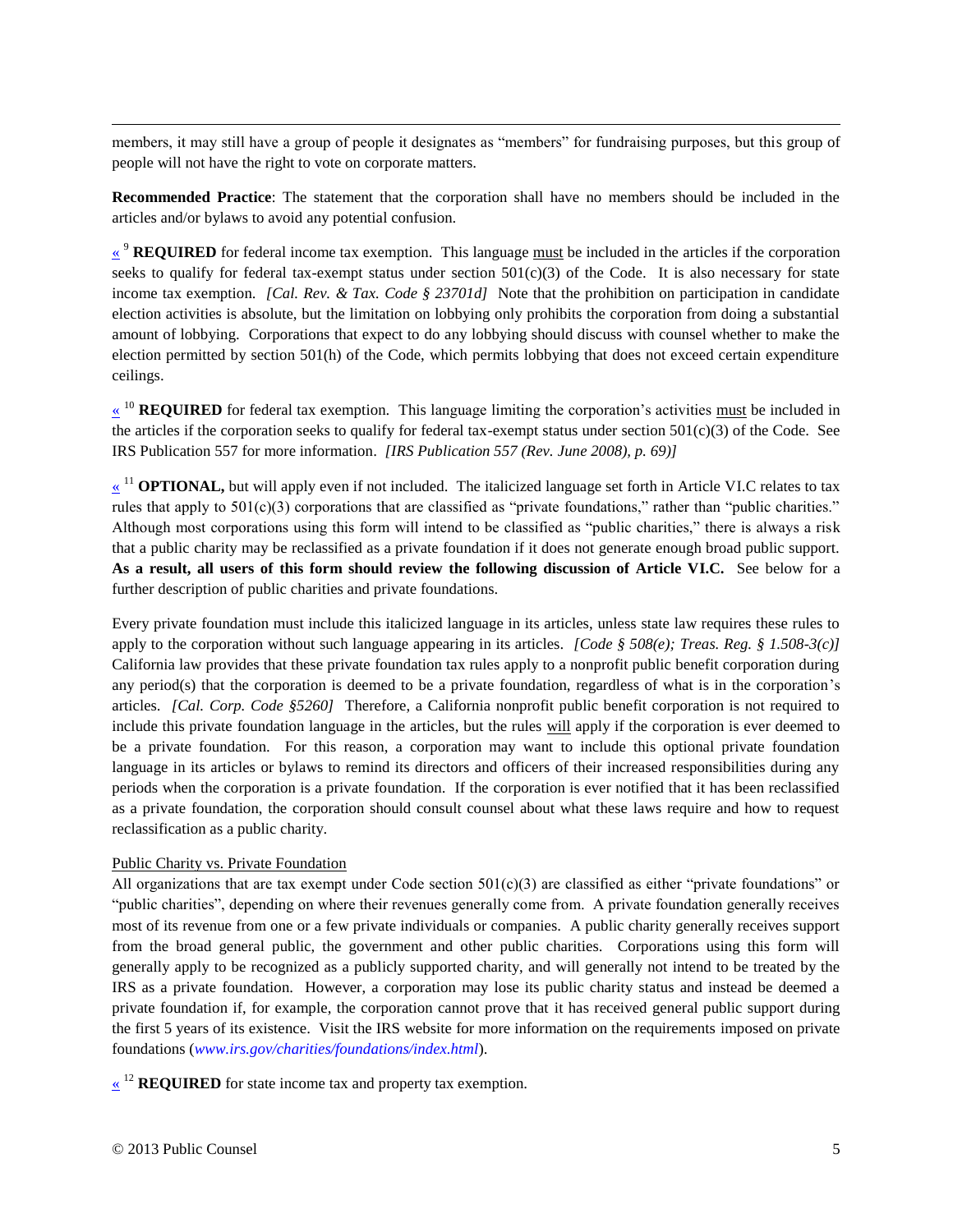**CA Income Tax**: The corporation must include in place of the bracketed language at least one qualified "exempt purpose" within the meaning of section  $501(c)(3)$  of the Code. The California Franchise Tax Board requires that the property of the corporation be irrevocably dedicated to one or more purposes (i.e., charitable, scientific, religious, literary, educational, etc.) as described in section  $501(c)(3)$  of the Code in order to grant state income tax exemption. *[Cal. Rev. & Tax. Code § 23701d]* If the corporation has inserted a narrower purpose in Article II.B, and wants to ensure that the assets are irrevocably dedicated to serving that narrower purpose, the corporation may include that same narrower purpose in place of the bracketed language in the form. If this purpose is educational, see the comment on CA property tax below. The purposes listed in this provision must match the purposes listed in Article VII.B. See Not[e 5](#page-1-11) for a discussion on exempt purposes.

**CA Property Tax**: The California Board of Equalization requires that the property of the corporation be irrevocably dedicated to one or more of four qualifying purposes (religious, scientific, charitable, and hospital) described in Section 214 of the California Revenue and Taxation Code in order for the corporation to qualify for the welfare exemption to property taxes ("property tax exemption"). Because the qualifying purposes for property tax exemption are more limited than for federal and state income tax exemption, not all nonprofit tax-exempt purposes may qualify.

Although "educational" purposes are not explicitly included in the qualifying purposes for property tax exemption, some educational purposes described in Section 214(j) of the California Revenue and Taxation Code are treated as "charitable." Thus, if the corporation intends to dedicate its assets to educational purposes, then Article VII.A must state that the purposes are "educational purposes meeting the requirements of Section 214 of the California Revenue and Taxation Code" (rather than merely including the word "educational") in order for the corporation to qualify for a California property tax exemption.

Corporations that irrevocably dedicate their property to purposes other than qualifying purposes (e.g., public purposes, non-qualifying educational purposes, etc.) do not qualify for the welfare exemption from property tax. See section 214 of the California Revenue and Taxation Code and California Board of Equalization Property Tax Rule 143 (*[www.boe.ca.gov/proptaxes/pdf/143Adopted.pdf](http://www.boe.ca.gov/proptaxes/pdf/143Adopted.pdf)*) for requirements and examples of irrevocable dedication clauses.

<span id="page-8-0"></span>**Recommended Practice**: Property tax exemption is significant only when the corporation intends to own real property in California or to rent/lease real property from another nonprofit in California.

 $\frac{13}{12}$  **REQUIRED** for state income tax and property tax exemption. Generally also required for federal tax exemption. *[Treas. Reg. § 1.501(c)(3)-1(b)(4)]* The IRS does not require this express provision in the articles of a California corporation to qualify for exemption under section  $501(c)(3)$  of the Code, because California law satisfies the IRS requirements whether or not this is stated in the articles. *[Treas. Reg. § 1.501(c)(3)-1(b)(4); Rev. Proc. 82-2, at [www.irs.gov/pub/irs-tege/rp1982\\_2.pdf\]](http://www.irs.gov/pub/irs-tege/rp1982_2.pdf)* The IRS recommends, however, that articles include the language to facilitate processing the application for federal tax-exempt status. *[IRS Publication 557 (Rev. June 2008), p. 22]*

**CA Income Tax**: The corporation must include in place of the bracketed language at least one qualified "exempt purpose" within the meaning of section  $501(c)(3)$  of the Code. In order to grant state income tax exemption the California Franchise Tax Board requires that, upon the liquidation, dissolution or abandonment of the corporation, the property of the corporation be distributed to another corporation which qualifies under one or more purposes (i.e., charitable, scientific, religious, literary, educational, etc.) described in section 501(c)(3) of the Code. *[Cal. Rev. & Tax. Code § 23701d]* If the corporation has inserted a narrower purpose in Article II.B, and wants to ensure that the assets will be distributed on dissolution only to another organization serving that narrower purpose, the corporation may include that same narrower purpose in place of the bracketed language in the form. If this purpose is educational, see the comment on California property tax below. The purposes listed in this provision should match the purposes listed in Article VII.A. See Note [5](#page-1-11) for a discussion on exempt purposes.

 $\overline{\phantom{a}}$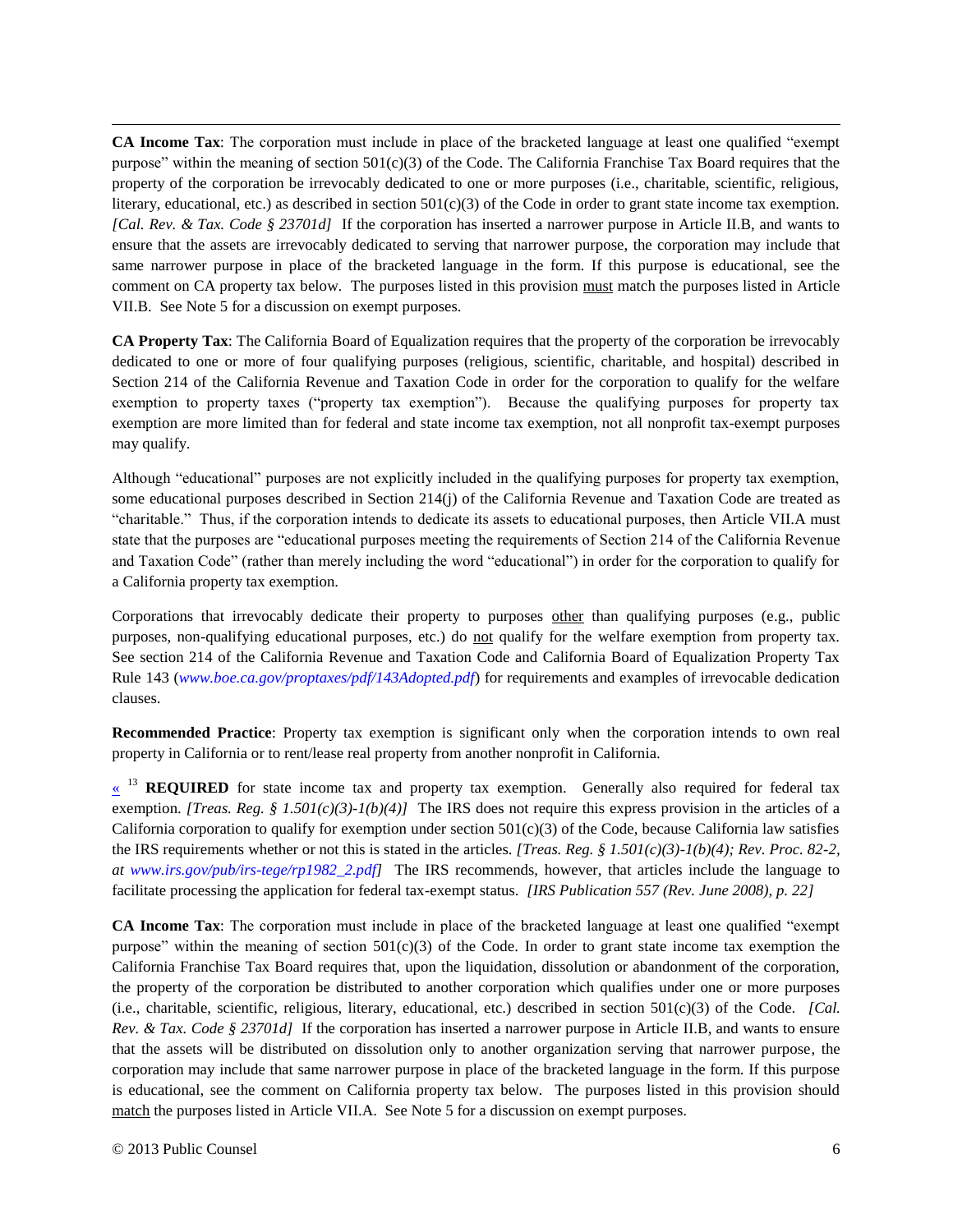$\overline{\phantom{a}}$ **CA Property Tax**: In order to grant property tax exemption the California Board of Equalization requires that, upon the liquidation, dissolution or abandonment of the corporation, the property of the corporation be distributed to another corporation which qualifies under one or more of the four qualifying purposes (religious, scientific, charitable, and hospital) described in Section 214 of the California Revenue and Taxation Code. Because the qualifying purposes for property tax exemption are more limited than for federal and state income tax exemption, not all nonprofit tax-exempt purposes may qualify.

Although "educational" purposes are not explicitly included in the qualifying purposes for property tax exemption, some educational purposes described in Section 214(j) of the California Revenue and Taxation Code are treated as "charitable." Thus, if the articles require that the corporation's property be distributed upon dissolution to a corporation with educational purposes, then Article VII.B must state that the purposes are "educational purposes meeting the requirements of Section 214 of the California Revenue and Taxation Code" (rather than merely including the word "educational") in order for the corporation to qualify for a California property tax exemption.

Corporations that may distribute their property upon dissolution to corporations with purposes other than qualifying purposes recognized by the California Board of Equalization (e.g., public purposes, non-qualifying educational purposes, etc.) do not qualify for the welfare exemption from property tax. See section 214 of the California Revenue and Taxation Code and California Board of Equalization Property Tax Rule 143 (*[www.boe.ca.gov/proptaxes/pdf/143Adopted.pdf](http://www.boe.ca.gov/proptaxes/pdf/143Adopted.pdf)*) for requirements and examples of dissolution clauses.

**Recommended Practice**: Property tax exemption is significant only when the corporation intends to own real property in California or to rent/lease real property from another nonprofit in California. The property tax exemption is not automatic for nonprofit corporations and requires a separate application to the State Board of Equalization and the county in which the property is located.

<span id="page-9-0"></span> $\frac{14}{14}$  **OPTIONAL**. The law does not require the articles to be dated. Note that the corporation does not exist until the articles are accepted for filing by the Secretary of State. The Secretary of State will stamp the articles with the date of incorporation and return a stamped copy to the incorporator. That stamped date (and not the date written on the articles by the incorporator(s)) will be the corporation's date of formation.

**Recommended Practice**: It is generally good practice to date the execution of the articles. However, this date would only indicate when the articles were actually signed and not when the corporation came into existence under the law.

<span id="page-9-1"></span> $\frac{15}{15}$  **REQUIRED**. The articles must be signed by an incorporator, <u>or</u> if the initial directors have been named in the document, must be signed instead by all of the directors. If directors are named in the articles, each director must both sign and acknowledge the articles (see Note [16](#page-2-6) for language that can be used for the acknowledgment). *[Cal. Corp. Code §§ 5120(b), 5030]* The names of incorporator or directors must be typed beneath their signatures, with the appropriate title next to the names.

**Incorporator(s)**: The form articles provide for a sole incorporator. If there are multiple incorporators, simply insert additional signature blocks at the end of the document. After the corporation is in existence, the incorporator(s) should appoint the initial directors and call an initial board of directors meeting. From then on, the board of directors is the governing body of the corporation.

**Initial Directors**: Alternatively, the articles could name the first board of directors. If the articles name directors, each director must both sign and acknowledge the articles. These directors are the governing body of the corporation from the date that the articles are filed by the Secretary of State.

If initial directors have been named, an additional article must be added listing each Director's name and address: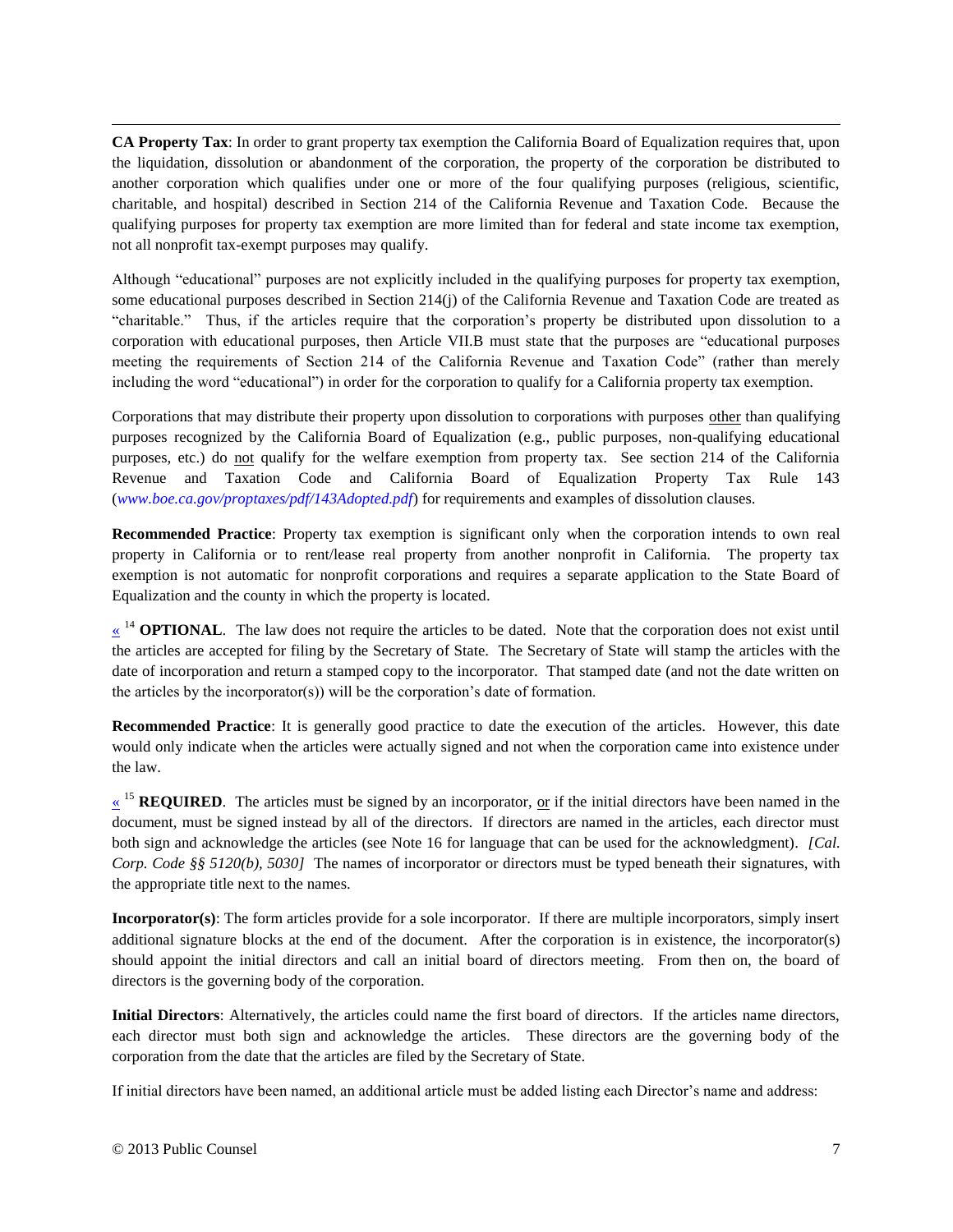#### $\overline{\phantom{a}}$ *"Article VIII*

*The names and addresses of the initial directors of the Corporation are as follows:*

*Name Address"*

**Recommended Practice**: It is common, and easiest, for an incorporator to form the corporation and then appoint directors. This avoids having the initial directors' names and addresses on public file with the state forever. Note that in order to ensure a quick and efficient transfer of authority, incorporators should know who the initial directors will be before signing the articles.

<span id="page-10-0"></span> $\frac{1}{6}$  If initial directors are named in the articles, as discussed more fully in Note [15,](#page-2-8) then the initial directors listed in the articles must both sign and acknowledge (with a second signature) the articles. In that case, insert the following language (with the appropriate number of signature blocks) at the end of the articles, after the directors' signatures:

#### *"Acknowledgement*

*The undersigned declare that they are the persons who have executed these Articles of Incorporation and declare that this instrument is their act and deed.*

*[signature]\_\_\_\_\_\_\_\_\_\_\_\_\_\_\_\_\_\_\_\_\_*

*[Name], Director"*